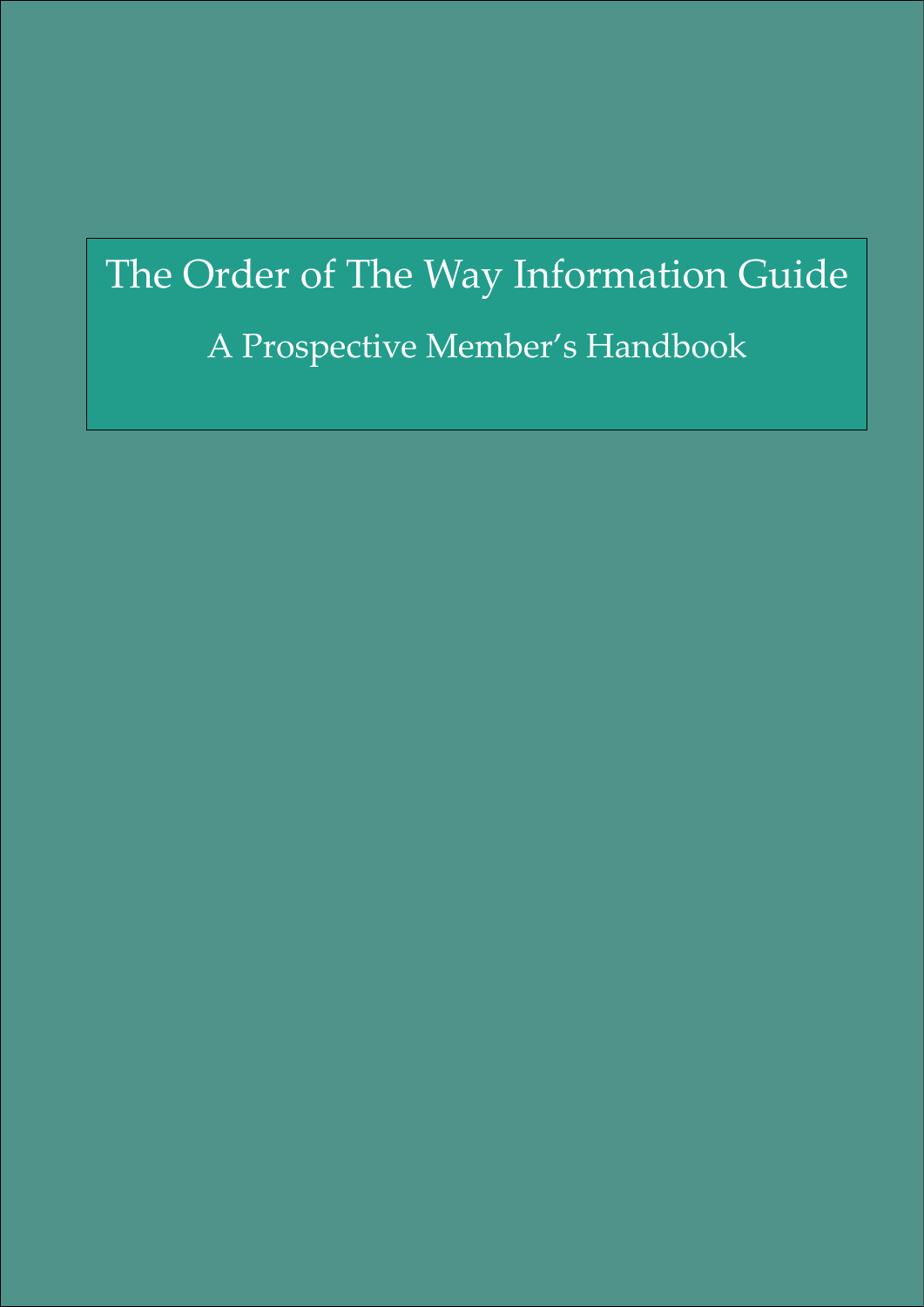### **The Order of The Way**

### **A Prospective Member's Handbook**

**For those who may have an interest in following the philosophy of The Way**

**Produced by the Fellowship of The Way**

**12th edition November 2018**

**All rights to materials in this publication are reserved. This publication may be distributed subject to the condition that it will not be altered, edited, sold or used for any purpose other than as a source of information on the Order of The Way, its philosophy or its rules.**

**Published by Four Elements Publications**

**www.fourelementspublications.com**

**© 2018 The Order of The Way**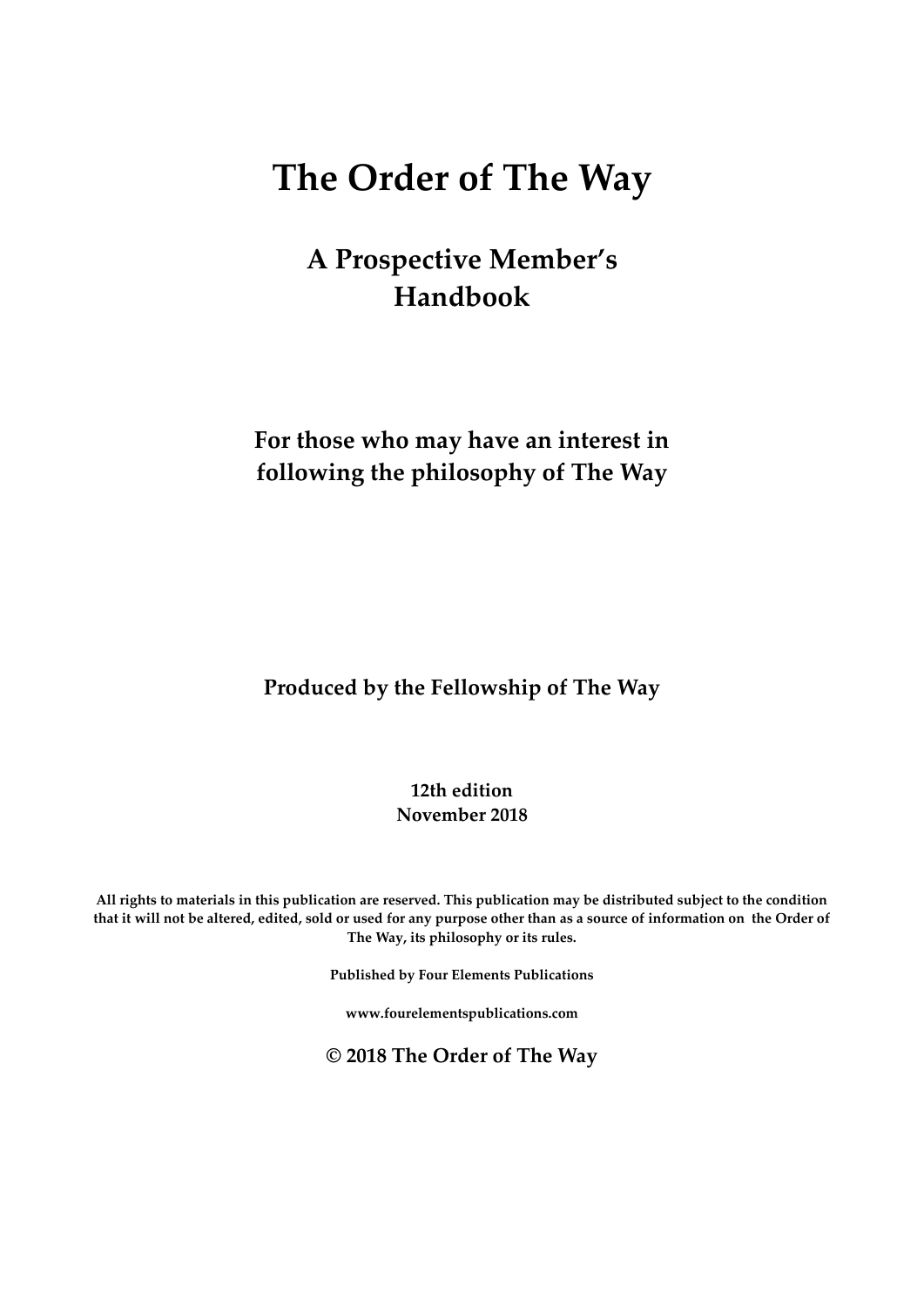#### **Foreword**

This guide is a brief introduction to the philosophy of The Way We hope that the guide will be useful to you, and help you if considering applying for membership. That choice, as all things in The Way, is ultimately up to you. We are under no obligation to prove anything or become involved in pointless argument, as the duty of checking for evidence and uncovering further proofs is yours alone. We will of course be glad to provide you with further information over time as you get to know The Way, and as The Way gets to know you. If you have a genuine question to ask, please do so clearly and concisely, as respect is our byword, as well as being a two-way street. Contact details are provided at the end of this guide

**R. G. Crosbie Tenth Degree in The Way**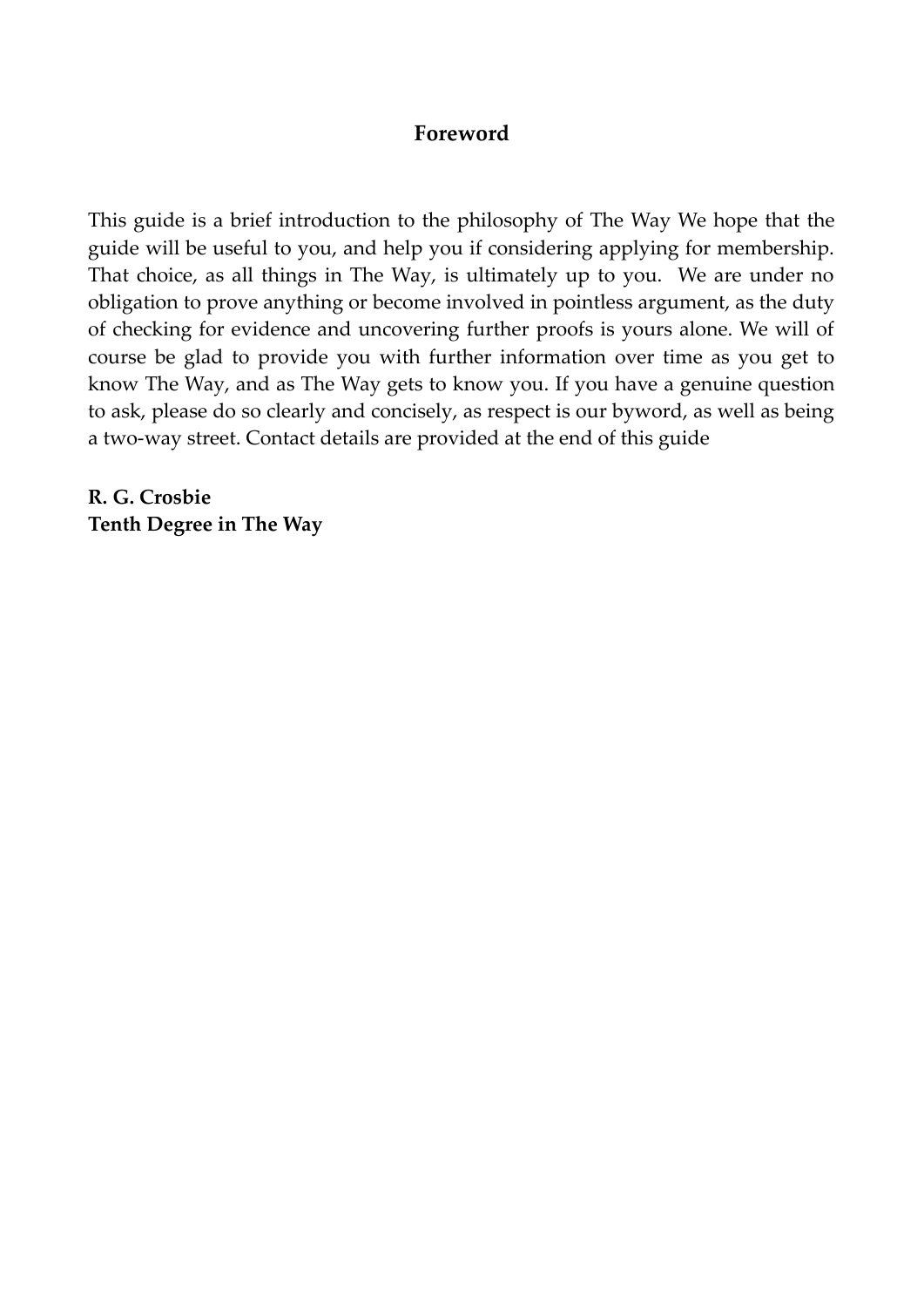#### **The Way: A Brief History**

#### **The primary principles of The Way**

The Way is probably the oldest philosophy known to man. It is not a belief system, but based on the principles of provable truth, knowledge, logic and reason. We search for truth and knowledge by the following of reasoned thought only. While religions involve a devotion to a deity or deities and use faith as a guide, this philosophy involves a devotion to the pursuit of truth, knowledge, logic and reason. It involves no belief, as belief is the opposite of all of these things. Although not a religion, the philosophy itself is based on the original teachings of Joshua Ben Miriam, more commonly known as Jesus the Christ, along with those of the five christs who came before him. Jesus was one of seven High Lords of the Veil who would come to show mankind The Way; which is truth, knowledge, logic and reason. These individuals were wise men, not deities, which they came to be regarded as, long after their deaths and when they could not refute these claims made about them by the developers of various belief systems. The beginnings of the philosophy can be traced back to a way of life that evolved very slowly since the first true man stood upright and gained reason. Each of the High Lords, or teacherkings, learned from and contributed to the collective knowledge in their respective times, so that man could better understand his place in the greater scheme of things, and therefore improve as a species, which is the purpose of life itself.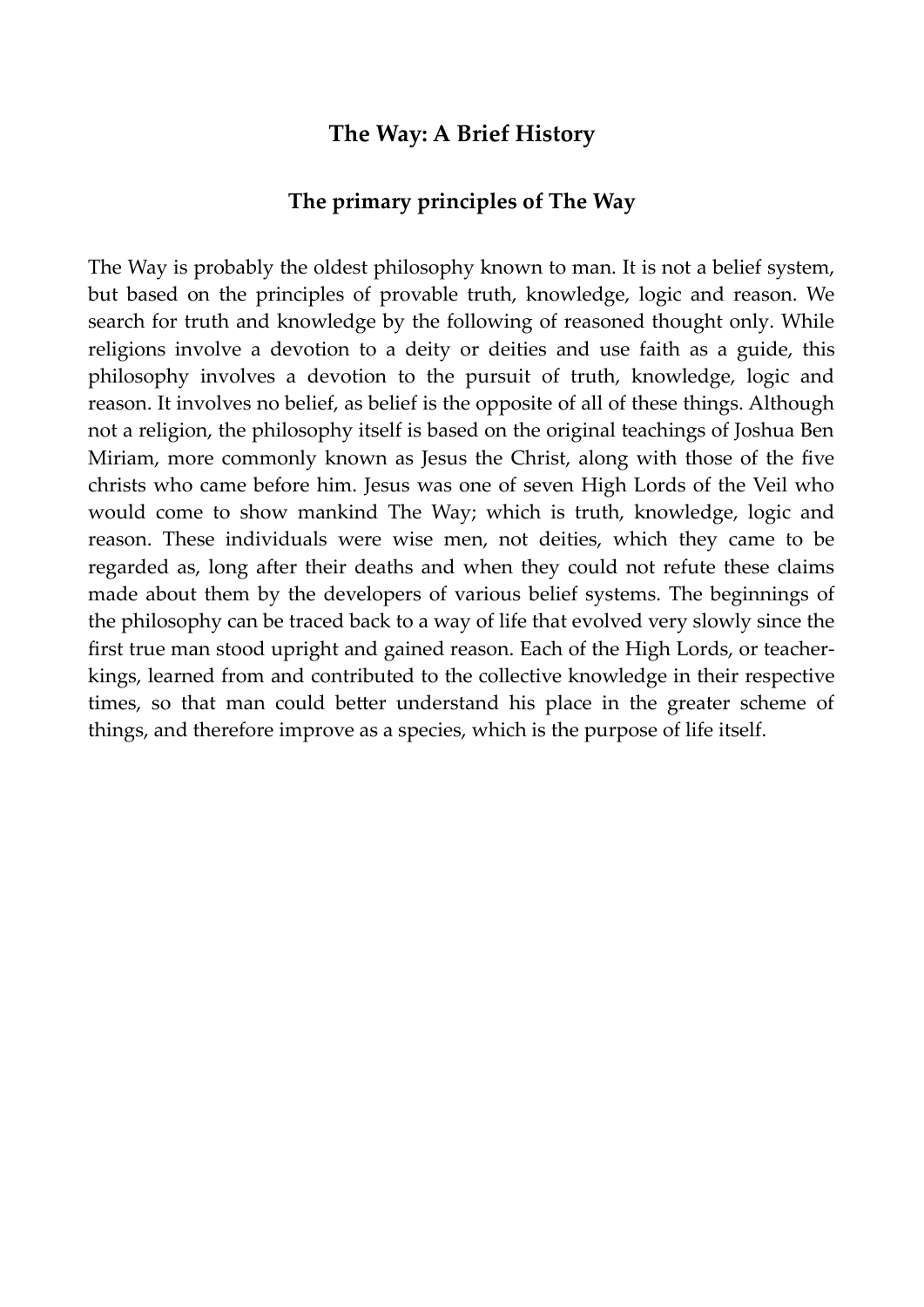#### **Organisation**

In The Way we work in small groups, usually consisting of thirteen families or individuals, in a protecting and supporting way, in a one-for-all and all-for-one basis. The idea of working in groups of thirteen is that there are twelve plus one (12+1) individuals, with the 'one' being appointed by the group to adjudicate on decisions, break deadlock, or to make representation for the group in consultation with other such appointees of other groups. This ensures that governance and representation is done at a local level, and not dispersed to some unknown individual or hierarchy who perhaps does not even know the individuals or the issues that are important to them. Therefore, in the main, practically all issues apart from matters of Law and rule changes are decided by the local Way Chapter. Where issues of a more serious or urgent nature need to be adjudicated upon, the matter is passed for discussion to more experienced Degree members for direction, if they feel that the issue requires the attention of the higher levels. This is where we would see that the lack of control over people's own lives has gone wrong in most if not all of our societies, as people feel that they do not have their local issues dealt with by people who actually know what is happening at that level. For this reason, we represent the structure of the Order as being like an inverted pyramid, with the weight of the numerous smaller thirteen-person groups balancing on the judgement of those who know most about the workings of the philosophy and its rules and outlook.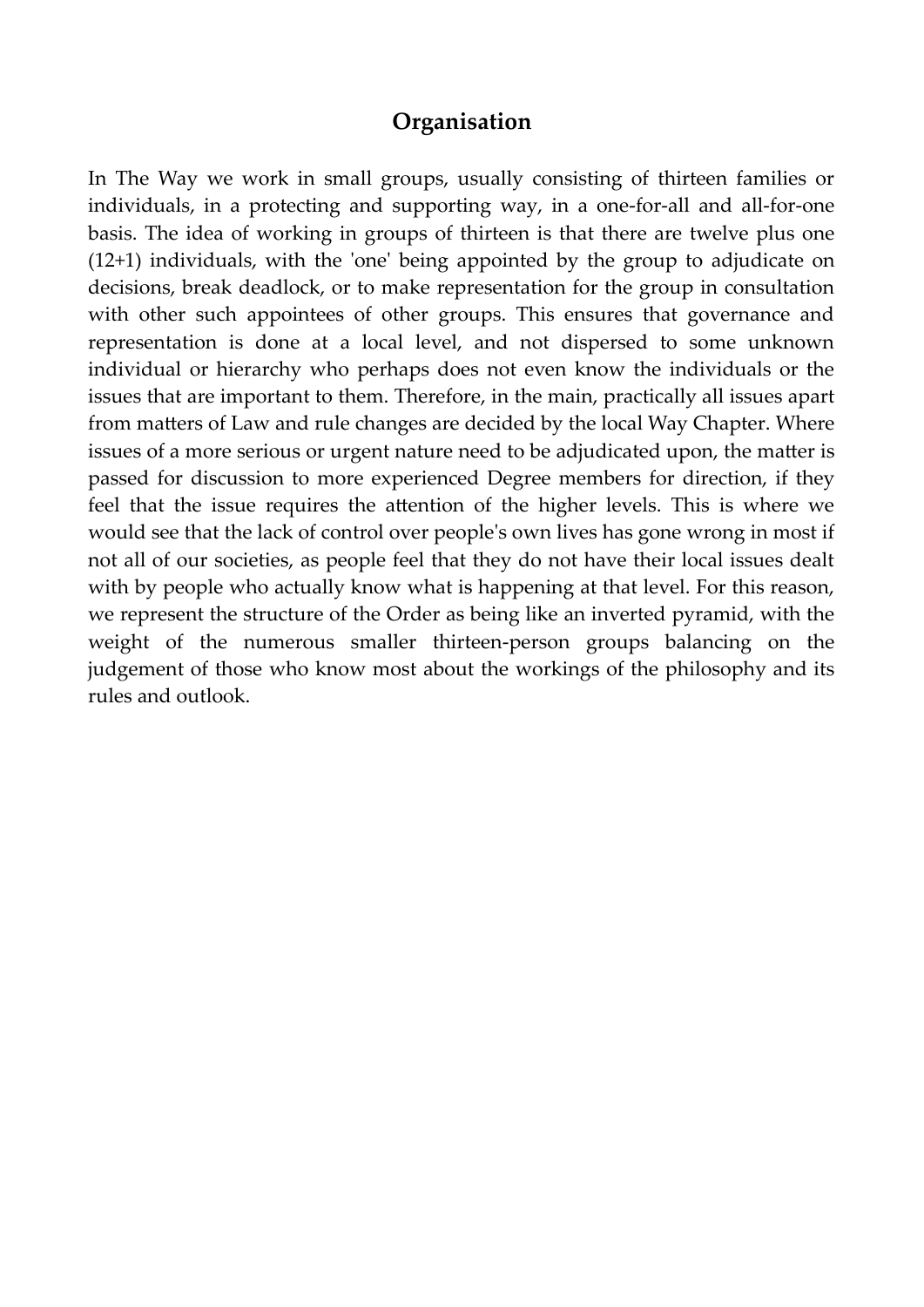#### **Our Teachings**

At the centre of the philosophy lie the teachings of the aforementioned teachers, along with the combined philosophy of a historical but often very secret brotherhood known as the Brotherhood of Nazarenes. The wider Way following consists of a number of brotherhoods and organizations, of which the Order of The Way is just one. As a point of interest and an explanation of our use of the word Nazarene, most people in modern times believe Jesus to have lived in Nazareth, and that this is therefore the reason that he was named a Nazarene and where the name came into common usage. However, the place now known as Nazareth was not known by that name until well after his time, and was so named by the religious groups that assumed his authority, in order to conceal his being a member of the Brotherhood of Nazarenes. The name Nazarene simply means 'revealer of truth', or 'teacher' and relates only to those who follow The Way, though the term is regularly conflated

with the idea of being a Christian because of the influence of later religious adaptation and merger. This is just one of the reasons that you will encounter what may appear to be religious themes within The Way philosophy itself, as all mainstream religions, and consequently all their sub-groups, originated from the altered and original Way teachings. The Way does not rely on beliefs and imagination to explain or begin to understand anything, and for that reason we are not considered a religion in the everyday sense of being beholden to the wishes of any deity. What we know, we know, and if we do not actually know something we realise and accept that we do not know anything, until we have full and adequate knowledge to understand it properly. Anything else is belief, which is the presumption of knowing without actually knowing. To pretend or to convince yourself that you know something you in fact do not know, will inevitably lead to incorrect conclusions, with all its attendant costs and consequences. This makes no sense to us, so therefore we avoid belief at all costs. It does not mean that we don't make mistakes, as everyone does, due to incorrect impressions and faulted judgement, but recognising that we may be prone to errors allows us to adjust our thinking accordingly. All errors and incorrect outcomes inevitably originate with beliefs of one form or another. On the other hand, all correct conclusions and outcomes must derive from knowledge or reason, and usually both.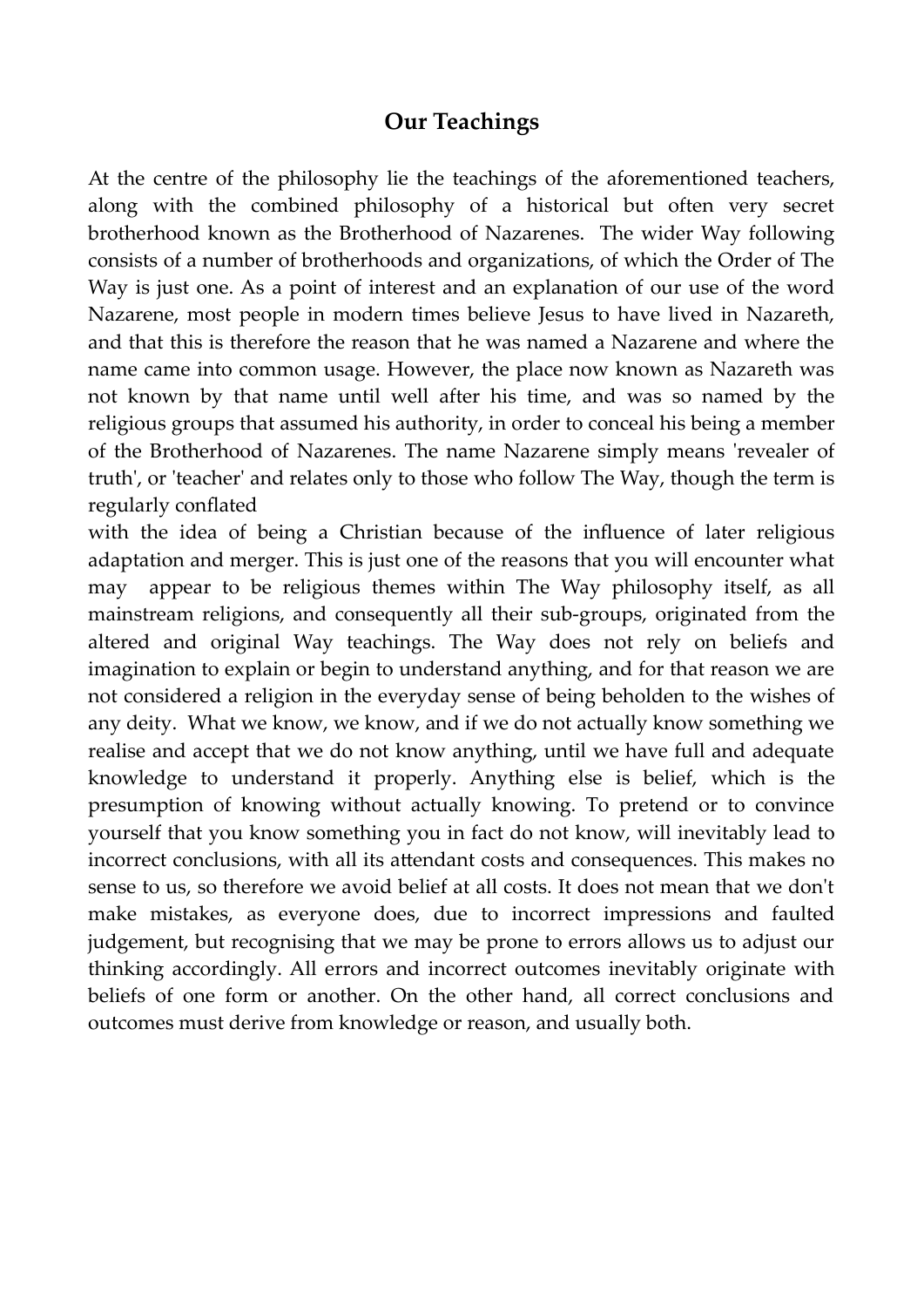#### **A Society of Friends**

What we are is a group of friends, a society, concerned about the human population and the infrastructure that supports it. The 'Purpose' that we speak of is the salvation of mankind, and not the usual idea of paradise after you're dead, but the salvation of the species itself. Only knowledge and good reason can save mankind from his own stupidities and deficiencies. We therefore recognise the problems facing the world at this time, regardless of type. In many cases, people of high fervour or personal conviction, who are all too often driven by fear, will more often than not destroy whatever they imagine threatens their ideology. Sadly, the pages of history are littered with such actions, and in the near future the price for this madness will be horrific, as the accumulated hatreds and unfounded confusions generated by false ideologies will literally cause a worldwide eruption of resentment and violence. This is bound to happen, despite the supposed rules and codes of conducts of these ideologies not to kill each other or do harm. Even the most stupid amongst men and women should see this by now, but if you personally choose to fail to see what is happening to our world, for whatever reason or no reason at all, then reality determines that you deserve all you receive. Anyone of reasoning mind should see and understand these things, and see what belief in the unbelievable has bestowed upon us.

Our general outlook is that we hope for the best and plan for the worst, so that we do not lose out either way, as we can lose nothing by paying attention to what is being shown to us. Should time and experience show us something different, then we take account of the newer situation, and adjust our thinking accordingly.

We have no rituals, prayers or deities, even though we are involved in man's physical and spiritual purpose at a deep level. Spirit is something which is contained in all living things and the degree and quality of humanity in any individual person determines their overall disposition towards truth and reason, logic and fact. Our philosophy is based on truthful and honest teachings, and on the acquiring of knowledge for the betterment of mankind and the world within which we all live. We place the truths of what we know to date before people, so that they are free to examine, consider, seek to know more, and go and check for themselves as to how probable or provable what we say might be. We, in like manner, recognise that others will inevitably know of things that are currently unknown to us, and that it is by way of our collective knowledge that we grow mutually stronger, and consequently more able to support each other in a positive way. This way, we all decide what truths we will live by, as we are ultimately responsible for our own salvation, in both a physical, moral, and spiritual sense. Our duty is one of service, trust and honour, in the pursuit of that collectively honest and clear-minded goal.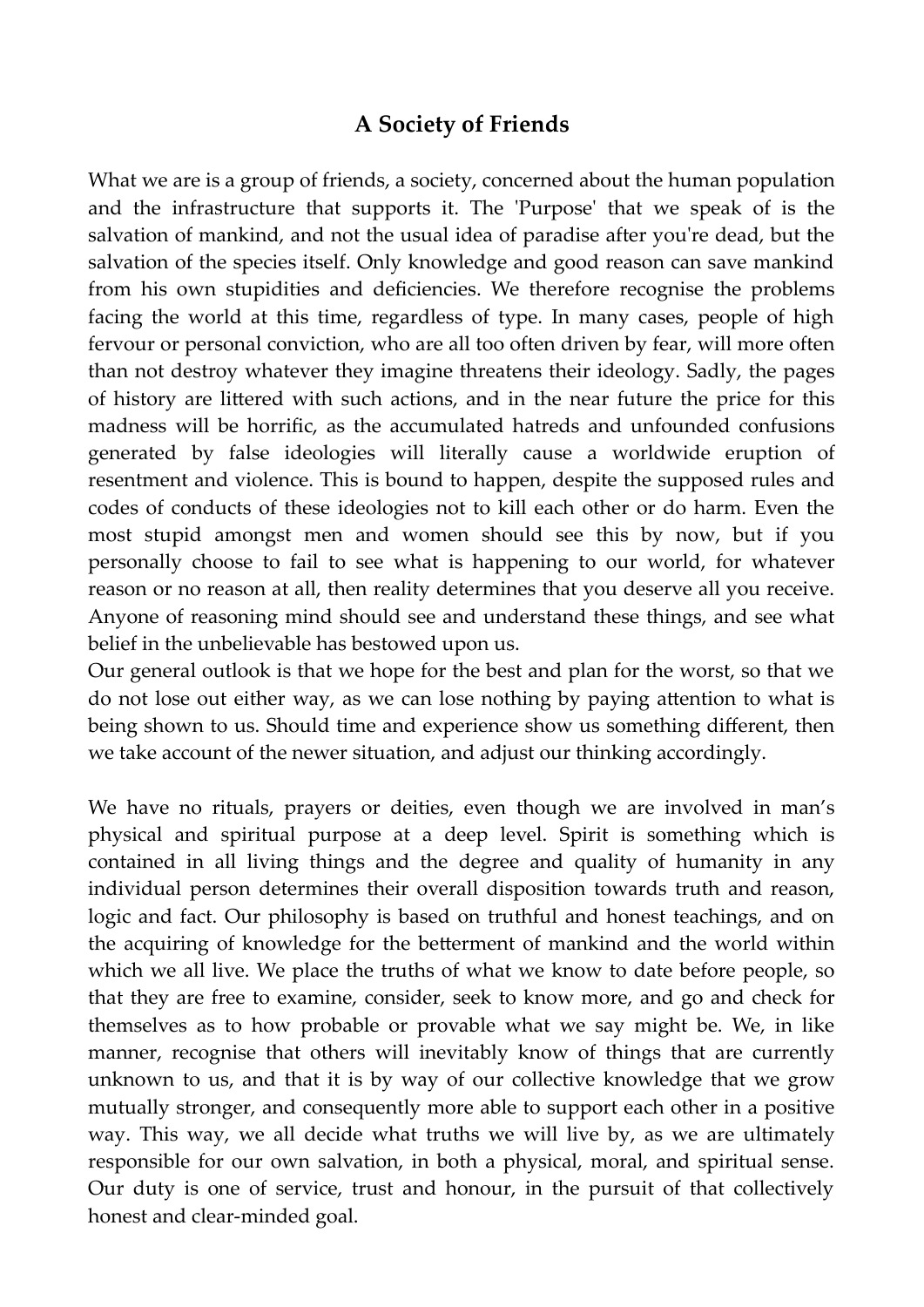#### **Rules and Code of Conduct**

Those who follow The Way undertake to correctly understand and follow certain natural rules or guidelines so that they can have a better understanding of not only their own individual purpose, but also the combined purposes of all those elements that they rely upon in their lives upon the Earth. Our rules or guidelines are a useful map to follow in life in practically all circumstances. They are designed to assist those who would consider living and thinking in such a manner, to consider their own place within their own lives and within the wider world upon which we all depend.

Your responsibility is to yourself firstly, and then to all others. If you cannot or will not be responsible for yourself, how can you be expected to be responsible for others? We consider that this is the only way to attain to walking on the path of enlightenment, as knowledge and realisation are the keys of life itself. If you are interested in knowing more, our guiding principles and membership criteria are available on our main website at http://theorderoftheway.org/the-way/

Please take your time in reading and considering the information provided, so that you can become better informed and confident in making the decision to become a member. We expect our members to be always willing to learn and to advance their thinking on a day by day basis, as this is the only way to develop their individual humanity, and therefore the well-being of the world as a whole.